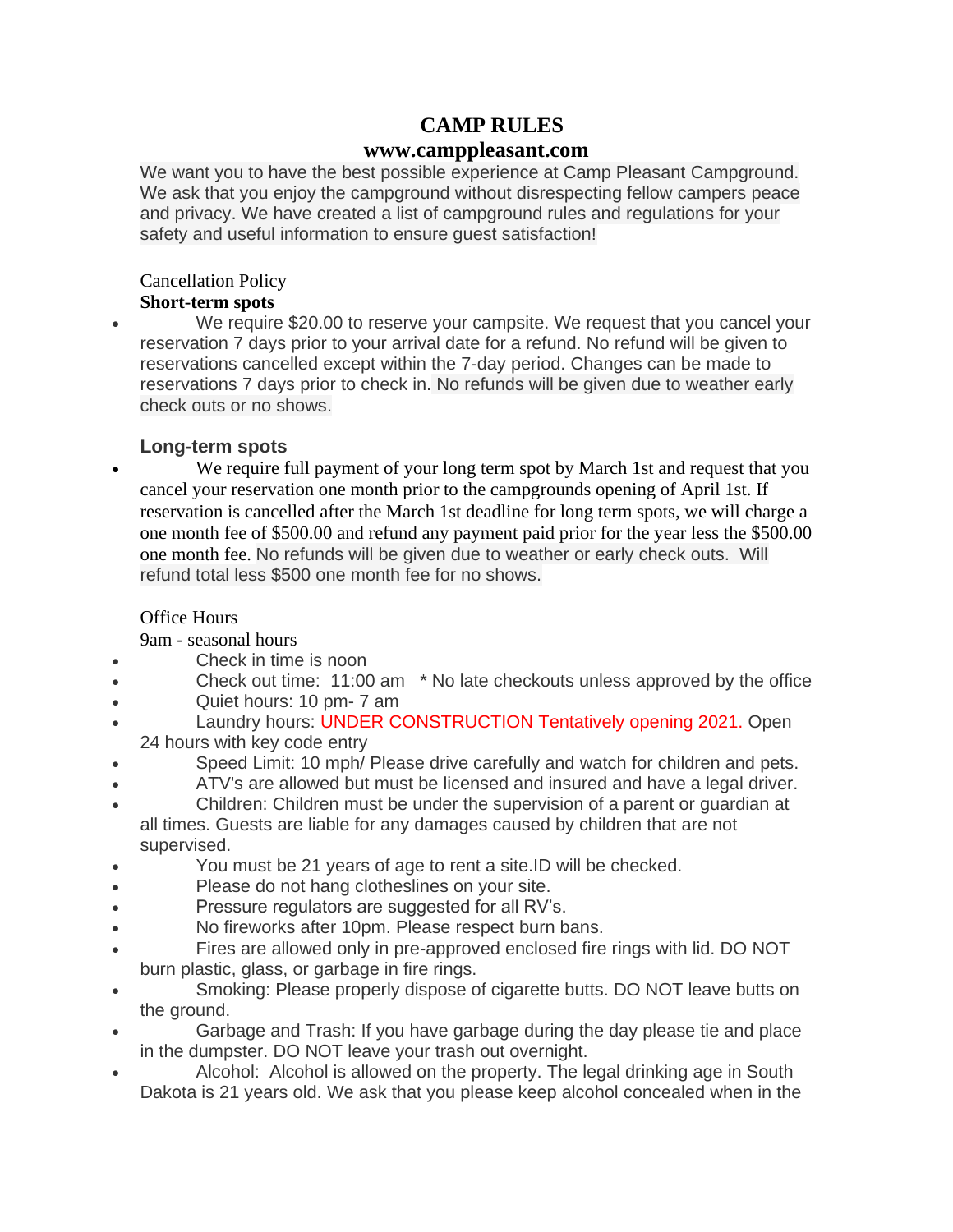proximity of other campers, either in a cup or with a koozie. Any alcohol related offense, either underage consumption or disturbing other campers, will be reason for immediate eviction from Camp Pleasant with no refund.

- All pets must be on leash (6 feet or less)
- No outside kennels or pet fences.
- Please pick up after your pet. There are dumpsters throughout the campground for your convenience. This is the pet owner's responsibility and will be monitored.
- Do not leave your pet unattended. Management will reserve the right to call law enforcement to remove your pet from a hot car.
- You may leave your pet in a RV however if guests complain about excessive barking, you will be called to return to the campground.
- Respect the wishes of other campers with pets. Not all pets are as friendly as yours.
- Pets are not permitted in the bath house, inside the bar area, laundry room, office, or general store.
- No more than three pets at any RV/camper site.
- Pets must not have an aggressive nature.
- Pets must be up to date on vaccinations before they can be brought into the park.

- RV's must be anchored and hitch faced towards road.
- Please conserve electricity by turning your A/C or heat off when not using.
- RV's must be licensed and current. No inoperable RV's or Pop Up campers allowed. Landlord has reserved the right to refuse any RV.
- Skirting is prohibited on RV's
- No fence of any kind may be constructed on sites.
- No planting trees or shrubs without prior landlord consent.
- No subletting RV's or sites.
- No fixed roof over deck and cannot be longer than camper or encroach onto another site.
- Garden sheds allowed but no larger than 8 feet by 10 feet.
- If garden shed will have electricity, electricity must be buried and non permanent.
- No A/C allowed in garden shed.
- No sleeping in garden shed.
- Please do not park in the grass or on the main roads.
- Please keep vehicles at site to a minimum. Guests may park in designated parking areas.
- No Piggy Back Campers.

If there is an emergency, **CALL 911 FIRST,** then alert a staff member. There is a

first aid kit located in the office. For after-hours emergencies, **CALL 911**

**FIRST,** then call the emergency number on the front door of the office.

Camp Pleasant is not responsible for any damages due to wind, fire, water, or any

other act of god. Camp Pleasant assumes no responsibility for damage to a guest's

property while at Camp Pleasant, including but not limited to falling tree limbs.